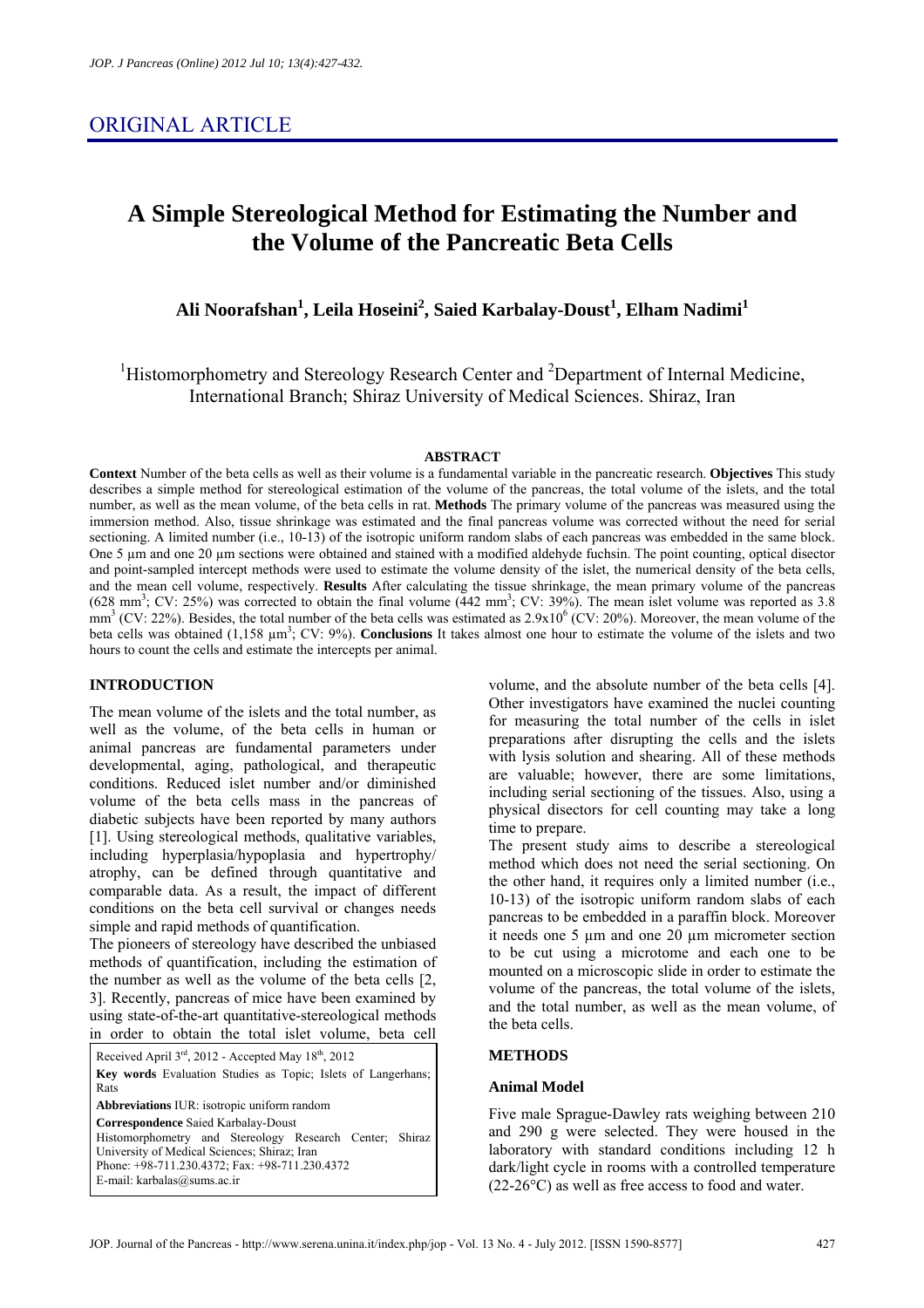

**Figure 1.** Orientator method to obtain isotropic uniform random (IUR) sections. **a.** The pancreas was placed at the center of a circle with equal divisions. A random number was selected and the tissue was sectioned (here 2). Each part of the sectioned tissue was placed on a second circle with non-equal divisions. **b.** Another random number was selected (here 6) and the tissue was sectioned into slabs. **c.** Another part was vertically placed on the same circle and sectioned into slabs in a new direction (here 4). **d.** All the slabs were sampled. Using a trocar, two circular pieces (about 1 mm diameter) were punched randomly from pancreas IUR surfaces of the slabs. **e.** All the slabs and the circular pieces were embedded in the same block of paraffin (the arrows). **f.** After staining of the sections, the area of the circular pieces was measured again.

#### **Pancreas Volume and Shrinkage Estimation**

The pancreas was removed and cleaned of fatty and connective tissues. Then, the pancreas was weighed and the primary volume  $V_{(primary)}$  of the pancreas was measured using the immersion method [5]. The surrounding fat was trimmed away carefully such that measured volume actually reflected the volume of the pancreas. As some tissue deformation could occur in the form of shrinkage produced by fixation, tissue processing, and staining, which will influence the stereological estimation, the shrinkage had to be estimated. The shrinkage was also used for estimating of the final pancreas volume after tissue processing without the need for serial sectioning, which is required for the "Cavalieri method". Estimation of shrinkage and cell volume (using local estimators), length or surface area requires sections that are isotropic in three dimensions, (i.e., they do not have a preferred orientation requires isotropic uniform random (IUR) sectioning of the pancreas [6, 7, 8, 9]. IUR sectioning means that the direction and position of cutting could not have been predicted in advance, thus, it is random in 3D. It should be noted that the shrinkage factors not only require isotropic uniform random sectioning but they also assume that shrinkage is concentric, i.e. it affects all components of the pancreas in the same way. These sections were prepared by the "orientator method" [10]. An explanation of IUR sectioning has been given as the legend of Figure 1. Briefly, the pancreas was placed at the center of a circle with equal divisions. A random number was selected and the tissue was sectioned. Each piece of the sectioned tissue was placed on a second circle with non-equal divisions (the divisions were cosine-weighted). The piece of the tissue was reoriented such that the tissue was resting on the new cut surface and the original base now was flush with the 0-0 line of the second circle. Another random number was selected and the tissue was sectioned into slabs. Then, another piece of the tissue was placed vertically on the same circle and sectioned into slabs in a new direction. These slabs were cut with constant thickness and a random start. On the average, 10-13 slabs from each pancreas were obtained. All the slabs were collected. The second cut surfaces of the slabs are the IUR surfaces. Using a trocar, two circular pieces (about 1 mm diameter) were punched from the IUR surfaces of the two slabs were randomly selected. The diameter and the area of the circular pieces of the pancreas were measured. For fixation, the pancreas was placed in neutral buffered formaldehyde and afterwards all the collected slabs and the circular pieces were embedded in the same paraffin block. One 5 um and one 20 um sections were cut using a microtome. Then, each one was mounted on a microscopic slide. The 5 µm section was used in order to estimate the volume of the islets as well as the mean volume of the beta cells, and the 20 µm section was used in order to obtain the total number.

After tissue sectioning, processing, and staining of the sections, the area of the circular pieces was measured again (Figure 1). The tissue sections stained with modified aldehyde fuchsin according to Bangler [11]. Due to substantial modification, a description of the staining is presented in Table 1.

**Table 1.** The protocol of modified aldehyde fuchsin staining for identification of the pancreatic beta cells.

- Take section to water
- Treat section for 15 min with an equal parts mixture of 0.3% potassium permanganate and 0.3% sulfuric acid
- Wash in tap water
- Decolorize with a 5% solution of sodium bisulfite
- Wash in tap water
- Rinse in 70% ethanol for 30 seconds
- Stain in the aldehyde fuchsin solution for 18-24 h. The solution is a mixture of pararosanilin (CI 42500) (0.5 g), paraldehyde (1 mL), ethanole 70% (100 mL) and hydrochloride acid concentrated (1 mL)
- Rinse in 96% ethanol
- Stain with nuclear fast red for 5min
- Wash in tap water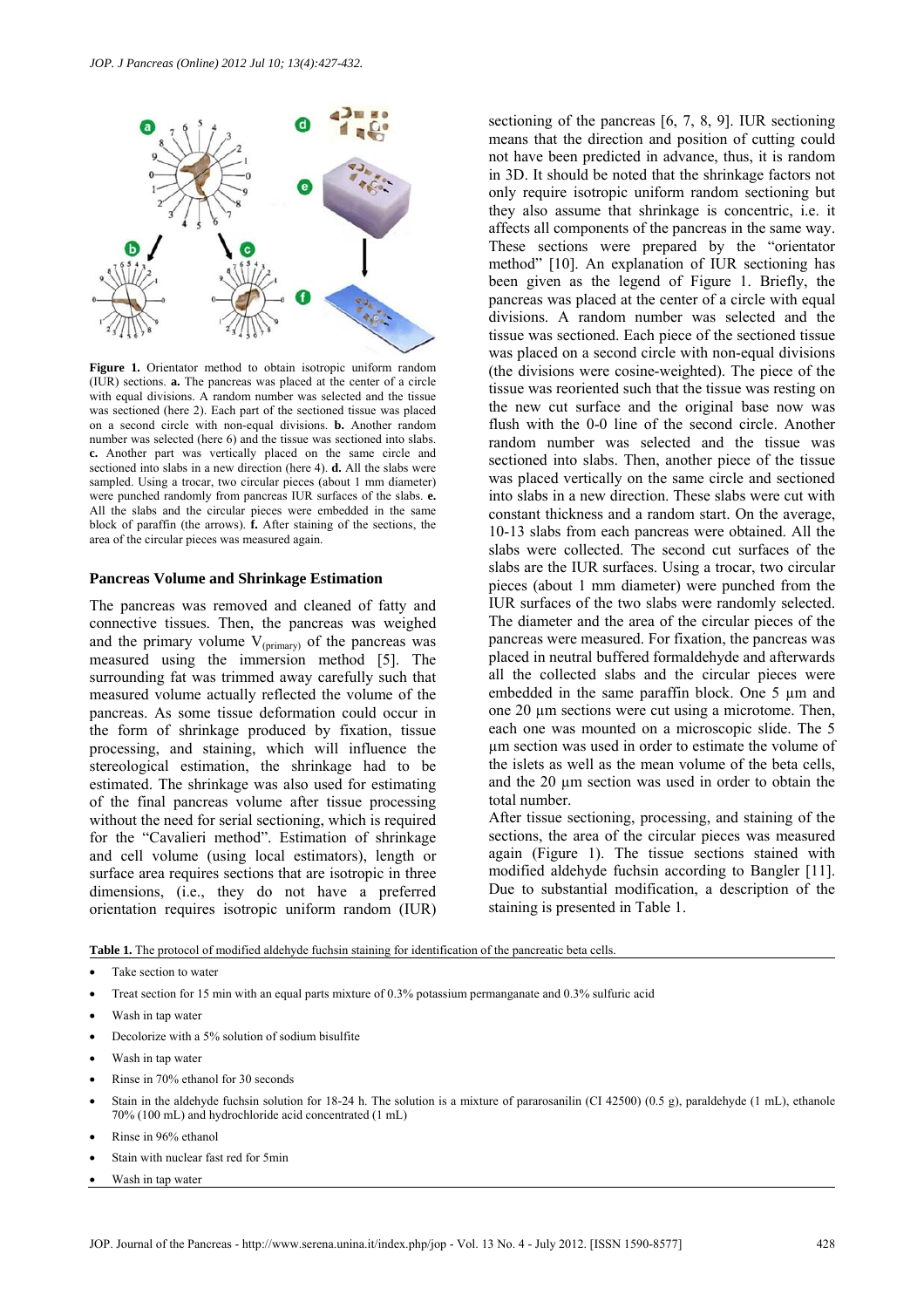The degree of shrinkage d(sh) was calculated using the following formula:

 $d(sh) = 1 - (AA/AB)^{1.5}$ 

where AA and AB are the area of each circular piece of the pancreas after and before processing, sectioning, and staining, respectively.

#### **Volume Density of the Pancreatic Islets**

Each microscopic slide was analyzed using a video microscopy system which was made up of a microscope (E-200, Nikon, Tokyo, Japan) linked to a video camera, a computer, a flat monitor, and a microcator (MT-12, Heidenhain, Traunreut, Germany). By means of the stereology software designed at our laboratory (Stereological Research Laboratory, Shiraz University of Medical Sciences, Shiraz, Iran), the stereological probes (composed of test points and unbiased counting frame) were superimposed upon the tissue images viewed on the monitor.

Moreover, the fields of each microscopic slide were sampled in a systematic random manner and analyzed using a microscope at the final magnification of 340x (Figure 2). The sampling was randomly started from a corner of the slide out of the tissue sections. Then, the slide was moved in the X- and Y-directions at equal distances. The point counting method was used to estimate the volume density of the islet on 5 µm thickness sections (Figure 2) [6, 7, 8, 9]. The average number of the points hitting the reference space (the pancreas) and the islets ranged 260-300 and 2-4, respectively. The volume density  $(V_y)$  of the pancreatic islet was estimated using the following formula:

 $V_v = P_{(islet)} / P_{(reference)}$ 

where  $P_{(islet)}$  and  $P_{(reference)}$  were the number of the test points falling on the islet's profile and on the reference space, respectively. The following formula was used to estimate the final islet volume:

$$
V_{(islets)} = V_v x V_{(primary)} x (1 - d(sh)).
$$

By multiplying the volume density of the islet by the final volume of the pancreas, the absolute volume of the parameters was estimated to prevent the "reference



**Figure 2. a.** Systematic random sampling of the microscopic fields. **b.** Volume density estimation of the pancreatic islets (the arrowheads) using the point counting method. The arrow indicates the point which exists on the right upper corner of the cross.



**Figure 3.** Optical scan for estimation of the number of the beta cells. Just the cells that whose nuclei did not appear in the beginning of the disector height (**a.**) and appeared at the following optical scan of the disector height (**b.**) were counted. The cells whose nuclei were completely or partly inside the counting frame or touched the upper and right lines were considered as  $" \sum_{Q}^{-}$ <sup>"</sup> (the arrows). **c.** A schematic drawing of a microscopic slide with a thick section of pancreas mounted on it. t is the mean final section thickness measured using the microcator. h is the height of the optical disector. In each field, upper and lower guard zones (gz) were ignored. The counting frames were overlaid on the entire areas of the islets. **d.** Point-sampled intercept method. The cells were sampled using a point grid and the volume was estimated by measuring the length of the intercept. Here the intercepts of 3 beta cells are shown.

trap" [12, 13]. The term "reference trap" refers to the fact that interpretations solely based on densities may lead to wrong conclusion.

# **Numerical Density of the Beta Cell**

The numerical density of the beta cells was estimated on 20 µm thickness. An oil immersion objective lens (100x) with the numerical aperture of 1.4 was used at the final magnification of 3,400x in order to count the cells using the optical disector method (Figure 3) [6, 7, 8, 9].

The standard approach of a systematic grid of frames in the pancreas would lead to about 99% of the frames hitting the tissue outside the islands. Therefore, an average of about 110 counting frames was applied per pancreatic islands. The slide of pancreas was looked for the islands at a low magnification. Since there was a limited number of the islands found in the sections of each pancreas, all the entire island which were observable in low magnification were considered for evaluating at high magnification. As previously mentioned the sections of the pancreas were obtained using IUR sectioning. Therefore, the evaluated islands were randomly selected. Then, the whole area of each island was considered for counting. In each field, the first 5 µm of the section thickness was ignored to avoid biased counting (guard zone). Cell counting was done in the next 10 μm of the section thickness which has been called "height of disector" or "h". Just the cells whose nuclei did not appear in the beginning of the disector height and appeared at the following optical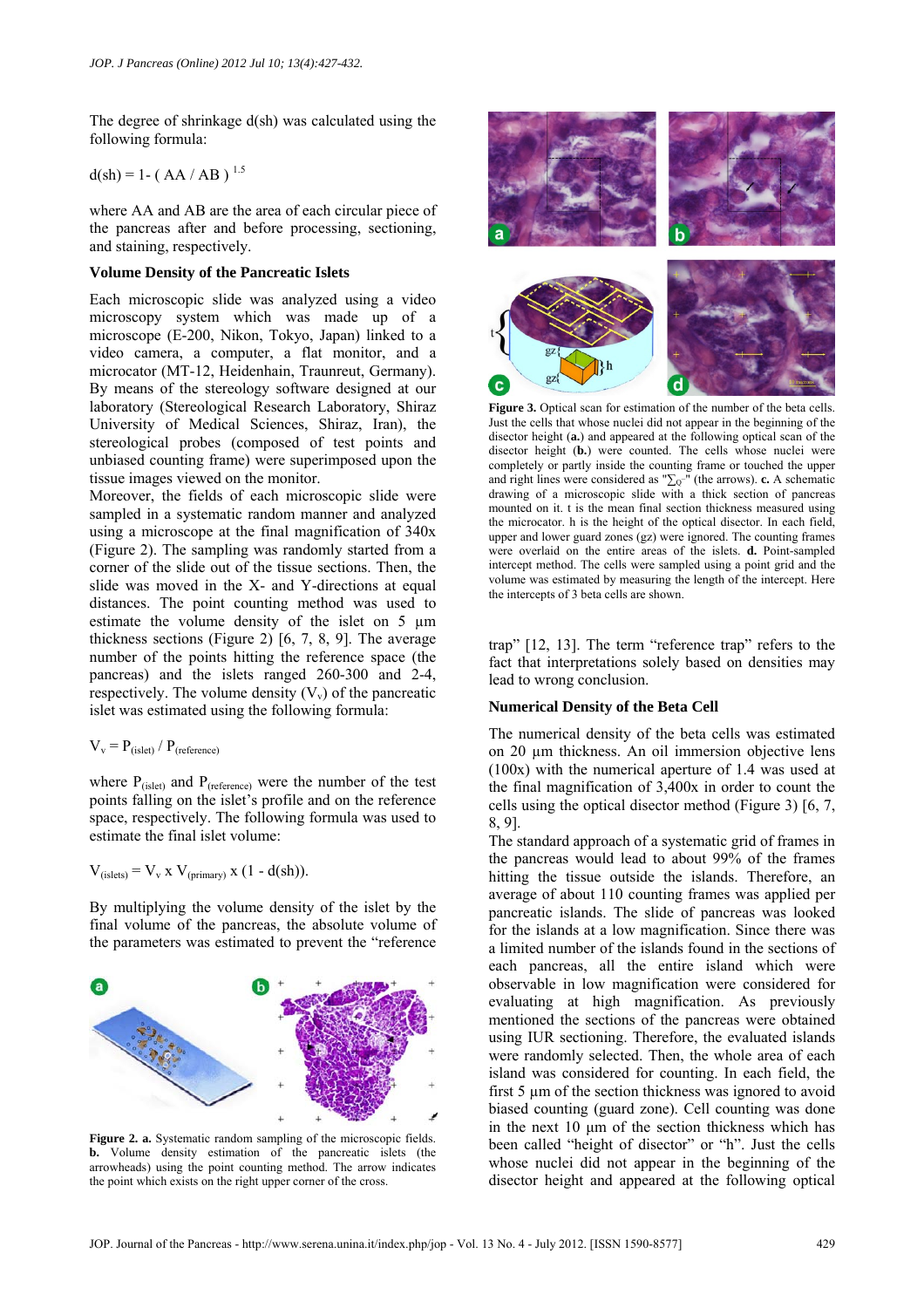scan of the disector height were counted. The cells whose nuclei were completely or partly inside the counting frame or touched the upper and right lines were counted  $(\sum_{Q}$ ) (Figure 3). The numerical density  $(N_V)$  was estimated using the optical disector method and the following formula:

$$
N_V = (\sum_{Q^-} / (\text{ h x a/f x } \sum p)) x (t / BA)
$$

where, a/f is the area of the counting frame (here 184  $\mu$ m<sup>2</sup>), h is the height of the optical disector (here 10  $\mu$ m),  $\Sigma$ <sub>Q</sub>- is the number of the beta cells counted in all the disectors,  $\Sigma$ p is the total number of the counted frames, BA is the microtome block advance to cut the block (here was  $20 \text{ µm}$ ), and t is the mean of the final section thickness (17.4 µm on the average). In addition, t was measured using a microcator on a random field of each islet and mean value was calculated [14]. On the average 9 islets were recognizable in each microscopic slide.

To estimate the total number of the beta cells  $(N_{\text{(beta cell)}})$ the following formula was used:

 $N_{\text{(beta cell)}} = N_V \times V_{\text{(islets)}}$ 

where  $V_{(islets)}$  is the total islet volume

#### **Volume of the Beta Cell**

Point-sampled intercept method was used to obtain the volume-weighted mean volume of the cells [9]. The mean cell volume  $(v_v)$  was estimated on the sampled cells using a point grid. In this method, first, the cells were sampled according to their volume using the point on the thinner section  $(5 \mu m)$ . On the second step, the volume was estimated by measuring the length of the intercept. The intercept is a line which passes through the point hitting the cells and extends to the cell borders (Figure 3). Also, due to isotropic uniform random sectioning of the pancreas, the direction of the measurement was selected horizontally.

The intercept length  $(l_0)$  was measured from the appeared nuclei to the right and left side of the cell border in the horizontal axis. The volume density was estimated using the following formula:

$$
V_v = \pi / 3 \times mean( l_0^3 )
$$

#### **ETHICS**

The animals were treated according to the standard directive as recommended and approved by the research authorities of Shiraz University of Medical Sciences (Laboratory Animal Ethics Committee).

# **STATISTICS**

Data were expressed as mean±SD and coefficient of variation (CV).

#### **RESULTS**

On average,  $10-13$  slabs, one 5  $\mu$ m, and one 20  $\mu$ m micrometer sections were collected per rat pancreas. On the average, 200 cells were counted in each pancreas.

Table 2 shows the results obtained from the five rats. After calculation of the tissue shrinkage (about 30% on the average), the primary volume  $(628 \pm 156 \text{ mm}^3)$  was corrected in order to obtain the final volume  $(442\pm169)$ mm<sup>3</sup>). The real thickness of the sections on the microscopic slides was 11.7  $\mu$ m. Moreover, the mean islet volume was  $3.8\pm0.9$  mm<sup>3</sup> and the total number of the beta cells was  $2.9x10^6$ . Also, the volume-weighted mean-volume of the beta cells was measured as  $1,158\pm104$  µm<sup>3</sup>. It takes one hour to estimate the volume of the islets and two hours to count the cells and estimate the intercepts per animal.

#### **DISCUSSION**

The present study described a stereological method for estimating the total number of the beta cells and the mean beta cell volume in the rat pancreas through light microscopy. Simplicity of counting and fewer sections was the first part of our goal. In the study conducted in 1999 by Bock *et al*., exhaustive sections of pancreas were prepared based on the fractionator principle [3]. Their work is an unbiased estimator of the number, as well as the volume, of the beta cells. Nevertheless, exhaustive sectioning is time-consuming. In addition, a physical disector was used in that study (i.e., using two physical sections with a determined distance). Finding cells according to the method is also time-consuming. On the other hand, the present study relies on shrinkage correction of the tissue and sections. It takes almost one hour to estimate the volume of the islets and two hours to count the cells and estimate the intercepts per

Table 2. Mean±SD and coefficient of variation (CV) of the weight of the animal and the pancreas, primary and final volume of the pancreas, pancreas tissue shrinkage, volume density and total volume of the pancreatic islets, total number of the beta cells in pancreas islets, volume of beta cells and final thickness (t) of the sections in the five animals.

| <b>Animals</b>         | Weight             |                     | Pancreas volume     |                     |                                   | <b>Islets</b>                      |                             | <b>Beta cells</b>                   |                               | <b>Mean final</b>                 |
|------------------------|--------------------|---------------------|---------------------|---------------------|-----------------------------------|------------------------------------|-----------------------------|-------------------------------------|-------------------------------|-----------------------------------|
|                        | <b>Body</b><br>(g) | Pancreas<br>(mg)    | Primary<br>$(mm^3)$ | Final<br>$(mm^3)$   | <b>Shrinkage</b><br>$\frac{9}{6}$ | Volume<br>density<br>$\frac{6}{6}$ | Total<br>volume<br>$(mm^3)$ | <b>Total</b><br>number<br>$(x10^6)$ | Mean<br>volume<br>$(\mu m^3)$ | section<br>thickness<br>$(\mu m)$ |
| #1                     | 288                | 770                 | 710                 | 608                 | 14                                | 0.5                                | 3.1                         | 3.4                                 | 1,313                         | 17.3                              |
| #2                     | 290                | 680                 | 610                 | 444                 | 27                                | 0.7                                | 3.5                         | 2.7                                 | 1,060                         | 15.3                              |
| #3                     | 256                | 620                 | 550                 | 281                 | 48                                | 1.0                                | 3.2                         | 2.4                                 | 1,071                         | 18.0                              |
| #4                     | 250                | 910                 | 840                 | 612                 | 27                                | 0.8                                | 5.2                         | 3.5                                 | 1,144                         | 19.0                              |
| #5                     | 210                | 480                 | 430                 | 264                 | 38                                | 1.0                                | 4.0                         | 2.3                                 | 1,200                         | 17.9                              |
| $Mean \pm SD$<br>CV(%) | $259 + 33$<br>13   | $692 \pm 161$<br>23 | $628 \pm 156$<br>25 | $442 \pm 169$<br>39 | $31 \pm 13$<br>41                 | $0.8 + 0.2$<br>25                  | $3.8 \pm 0.9$<br>22         | 20                                  | $2.9 \pm 0.6$ 1,158 $\pm$ 104 | $17.5 \pm 1.4$<br>8               |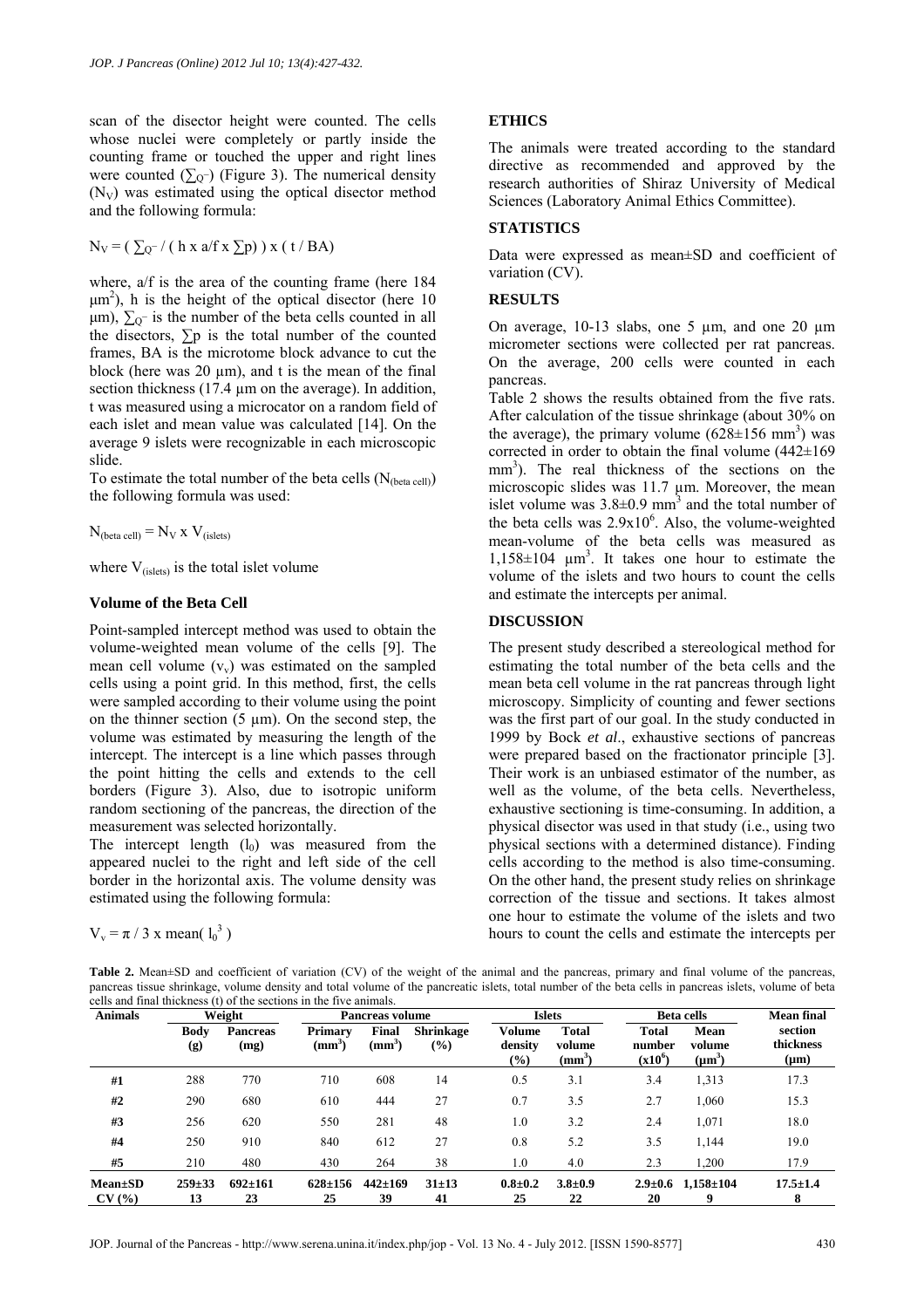animal. Also, since tissue shrinkage of blocks of paraffin is more than plastic blocks, the tissue shrinkage should be corrected after embedding and sectioning. Although we suggested a reasonable approach for correcting the global shrinkage, it should be noted that the pancreatic islets might not be shrunk the same as the surrounding pancreatic tissue. However, there is no method to estimate the shrinkage of the islets for which no corrections can be calculated from the generated sections. One of the important advantages of the study by Bock *et al*. is that "fractionator method" is independent of shrinkage [3]. The method by Bock *et al*. needs exhaustive sectioning and it is time-consuming.

Another part of our goal was cost-beneficial staining of the beta cells and applying an "optical disector". Although immunohistochemical stain for insulin makes an easier approach to cell identification, aldehyde fuchsin was used here. A limitation of this type of staining might be confusion in identification of the cells and their borders in thick sections. The thick section is recommended for counting by "optical disector method". In routine staining methods the cells cannot be recognized well. The Table 1 presents the modification of the staining. Nevertheless, the method can be improved using the immunohistochemical stain for insulin, plastic embedding, and thicker sections. However, it should be remembered that it is difficult to penetrate an immunostain into the thick plastic sections. As investigators have recommended, the volume density of the islets was estimated on 5 um thick sections in order to prevent overprojection. As a general rule, overprojection is negligible if the section thickness is less than 10% of the diameter of the particle (the islets). Mac Gregor *et al*. in 2006 reported that most small islets have a diameter of 75-100 µm, whereas large islets have a diameter of about 200  $\mu$ m [15].

Bock *et al.* reported about 2.7x10<sup>6</sup> beta cells per pancreas with a mean cell volume of  $1,170 \mu m^3$  in  $47$ day-old male Lewis/MOL rats [3]. Chintinne *et al*. in 2010 showed that pancreas of three Wistar rats contained  $2.8 \pm 0.2 \times 10^6$  beta cells [16]. Moreover, Herbach *et al.* in 2011 reported about 1.3x10<sup>6</sup> beta cells per pancreas with the mean cell volume of about 1,300  $\mu$ m<sup>3</sup> in female Charles River mice [4]. In another study published by Herbach *et al*. in 2005, no significant difference was found regarding the development of the total islet and beta cell volumes between male and female control mice [17]. Sato and Herman in 1981 also reported a value of the fractional volume of the islets of about 2.2% and an average beta cell volume of 1,260  $\mu$ m<sup>3</sup> in the rabbit pancreas [2]. Our findings are also in accordance with these studies.

The volume density was estimated using the point counting routine with one grid of points. To spending less time counting hits over the total pancreas area it is recommended to use a multipurpose grid, i.e. to have two grids, one for the reference area and another for the beta cells. These two grids usually are combined.

Morphometrical study of the pancreas has also been reported by the investigators of this field. For instance, Adeyemi *et al*. in 2010 reported the number of the beta cells per islet as  $10.64/1,000 \mu m^2$  with a mean cell volume of 115  $\mu$ m<sup>3</sup> in Wistar rats [18]. As the pioneer stereologists have stated, this type of study could be biased and obtaining the data using the unbiased stereological methods improves the quantitative study.

# **CONCLUSIONS**

The present study described a simple method for stereological estimation of the volume of the pancreas, the volume of the islets, and the total number, as well as the mean volume, of the beta cells by using a limited number of the sections of pancreas mounted on a microscopic slide. It takes one hour to estimate the volume of the islets and two hours to count the cells and estimate the intercepts per animal.

**Acknowledgement** The present work was financially supported by Histomorphometry and Stereology Research Center, Shiraz University of Medical Sciences, Shiraz, Iran. Research Improvement Center of Shiraz University of Medical Sciences and Ms. Afsaneh Keivanshekouh are also appreciated for improving the use of English in the manuscript

**Conflict of interest** The authors report no conflicts of interest

#### **References**

1. Marchetti P, Lupi R, Del Guerra S, Bugliani M, Marselli L, Boggi U. The beta-cell in human type 2 diabetes. Adv Exp Med Biol. 2010;654:501-14. [PMID 20217512].

2. Sato T, Herman L. Stereological analysis of normal rabbit pancreatic islets. Am J Anat. 1981;161(1):71-84. [PMID 7018211]

3. Bock T, Svenstrup K, Pakkenberg B, Buschard K. Unbiased estimation of total beta-cell number and mean beta-cell volume in rodent pancreas. APMIS. 1999;107(8):791-9. [PMID 10515130]

4. Herbach N, Bergmayr M, Göke B, Wolf E, Wanke R. Postnatal development of numbers and mean sizes of pancreatic islets and beta-cells in healthy mice and GIPR(dn) transgenic diabetic mice. PLoS One. 2011;6(7):e22814. [PMID 21818396]

5. Sherle W. A simple method for volumetry of organs in quantitative stereology. Mikroskopie. 1970; 26(1): 57-60.

6. Boyce RW, Dorph-Petersen KA, Lyck L, Gundersen HJ. Design-based stereology: introduction to basic concepts and practical approaches for estimation of cell number. Toxicol Pathol. 2010;38(7):1011-25. [PMID 21030683]

7. Nyengaard JR. Stereologic methods and their application in kidney research. J Am Soc Nephrol. 1999;10(5):1100-23. [PMID 10232698].

8. Gundersen HJ, Bendtsen TF, Korbo L, Marcussen N, Møller A, Nielsen K, Nyengaard JR, Pakkenberg B, Sørensen FB, Vesterby A, et al. Some new, simple and efficient stereological methods and their use in pathological research and diagnosis. APMIS. 1988;96(5):379- 94. [PMID 3288247 ]

9. Gundersen HJ, Bagger P, Bendtsen TF, Evans SM, Korbo L, Marcussen N, Møller A, Nielsen K, Nyengaard JR, Pakkenberg B, et al. The new stereological tools: disector, fractionator, nucleator and point sampled intercepts and their use in pathological research and diagnosis. APMIS. 1988;96(10):857-81. [PMID 3056461].